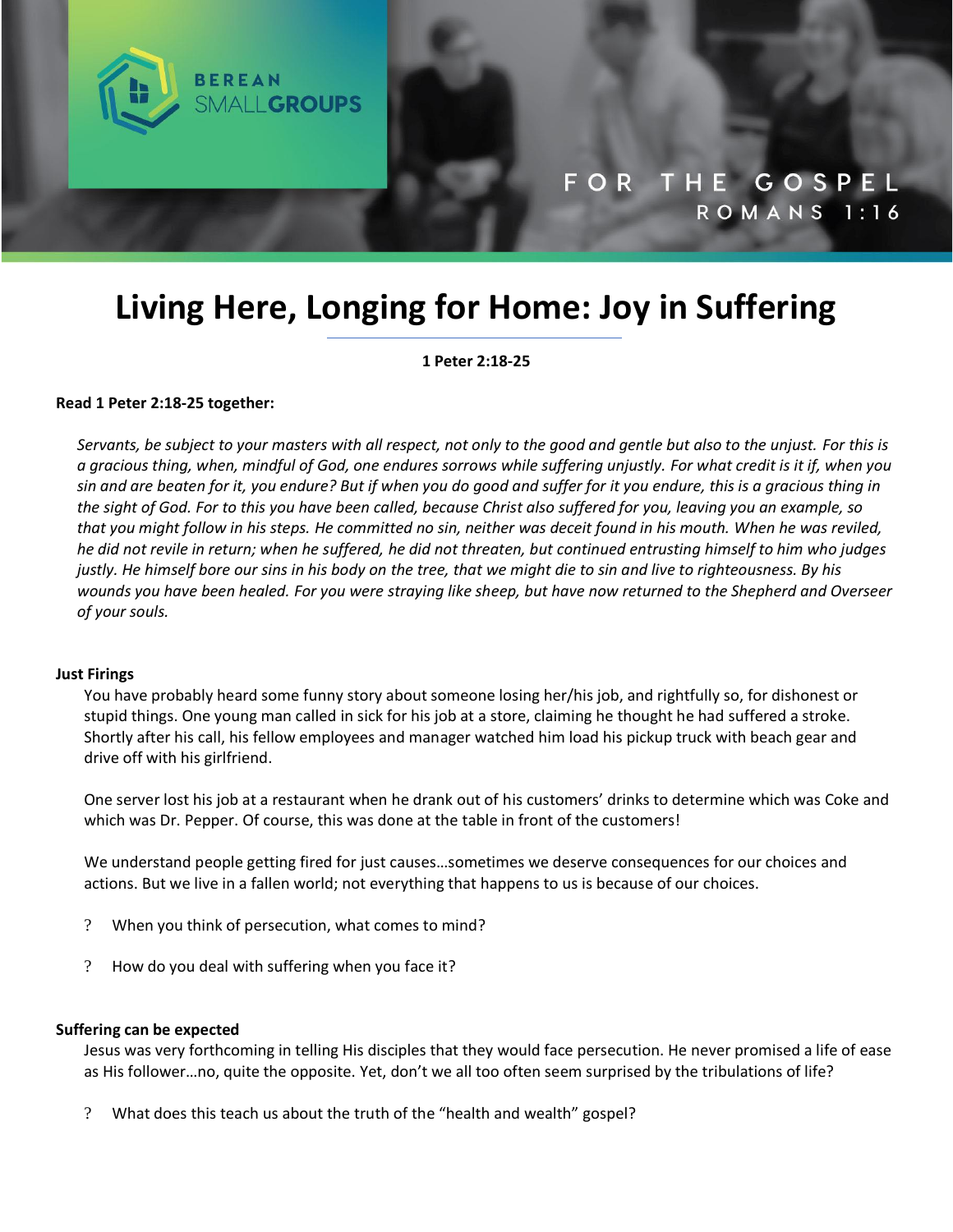? If Christians are not meant to suffer, then why is there so much suffering? And why did Jesus warn us of coming tribulation?

# **Embrace Suffering**

There is coming a time in your life when you will suffer! Not for choices, actions, or sins you've committed. Don't be shocked and don't be caught unprepared.

? What comfort does Jesus offer to His disciples as He tells them of coming tribulation (persecution)?

? What do you think Jesus tells us to take heart because He has overcome the world? What do you think He is referring to by this?

? How can we have peace in suffering?

His disciples said, "Ah, now you are speaking plainly and not using figurative speech! Now we know that you know all things and do not need anyone to question you; this is why we believe that you came from God." Jesus answered them, "Do you now believe? Behold, the hour is coming, indeed it has come, when you will be scattered, each to his own home, and will leave me alone. Yet I am not alone, for the Father is with me. I have said these things to you, that in me you may have peace. In the world you will have tribulation. But take heart; I have overcome the world."

## John 16:29-33

Since Jesus told us we will suffer; since it is His and the Father's will; we are to embrace suffering. Why?

# **It helps us identify with Christ**

In Romans chapter 8:12-30, the Apostle Paul writes about our relation to Christ (as adopted heirs of God) and the future glory to be revealed to us.

? Why does Paul say (v. 17) that we must suffer with Christ in order to be glorified with Him?

? What does Paul use to compare to earthly suffering? Why is it so difficult to see earthly suffering in comparison to heavenly glory?

## **It helps us to be more like Christ**

Peter goes on in verses 21-23 to remind us of our calling to suffering. Jesus never sinned; when He was reviled, He never fought back; and when He suffered, he did not threaten.

? If you are suffering because of your stand for Christ, how should the example of Christ encourage you?

When we suffer, we need to blame others less, speak less, and deflect less. Like Christ, we need to bear the cup that the Father asks us to drink. Unlike Job's wife, we need to learn silence in our sufferings. And we need to turn the other cheek rather than deflect our suffering onto others.

## **It helps us point others to Jesus**

Like Shadrach, Meshach, and Abednego there are times that God shows His power and glory to the unbelieving world through our suffering. By suffering well, the very presence of God can be acknowledged by those around us. We also display the peace we have in God when we suffer rightly for His cause.

- ? Have you experienced God revealing Himself to unbelievers through your suffering?
- ? Have you seen it in the sufferings of fellow believers?